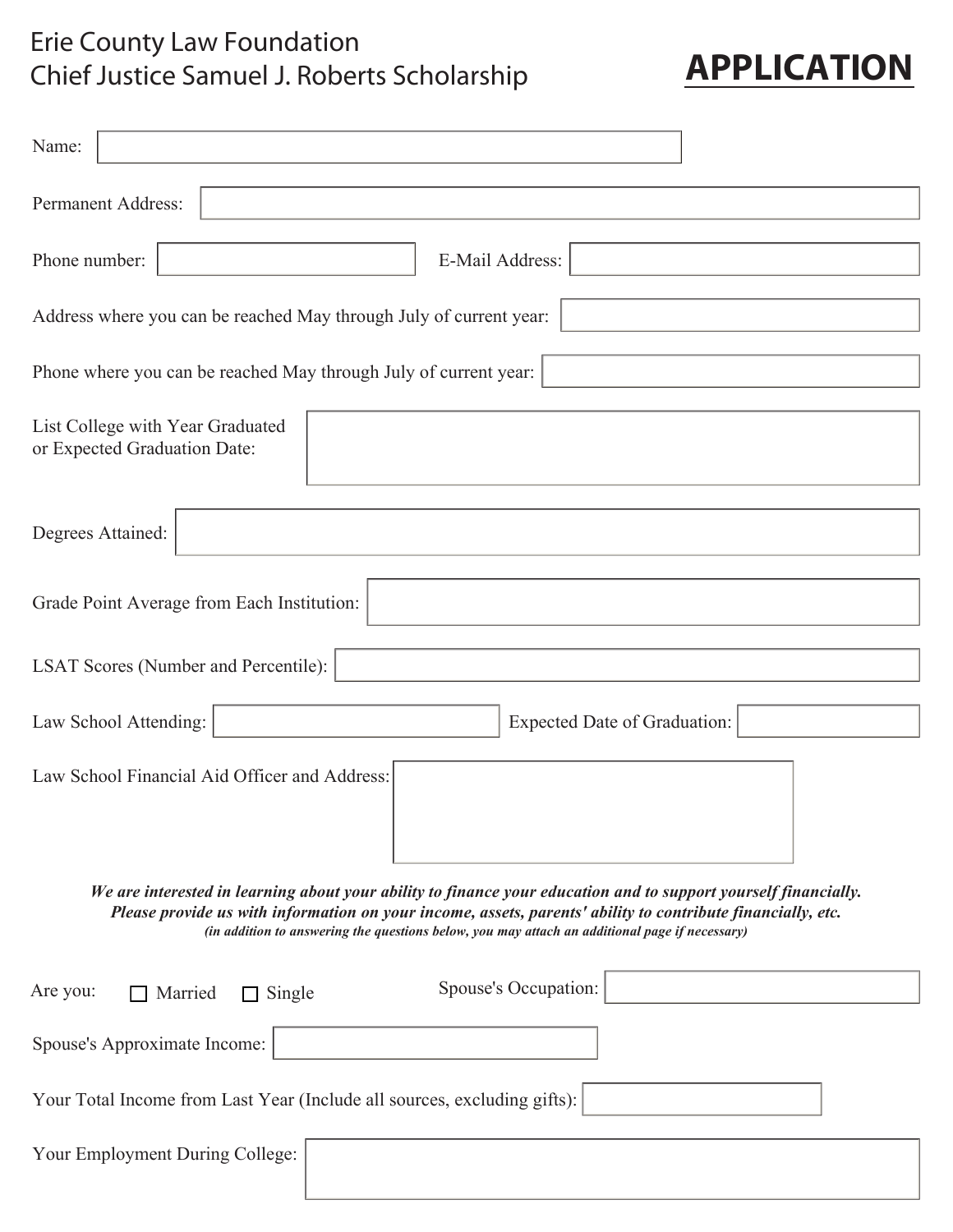| Employment Plans During Law School:                          |
|--------------------------------------------------------------|
| Expected Expenses for the Upcoming School Year:              |
| <b>BOOKS/SUPPLIES:</b><br>TUITION:<br>ROOM/BOARD:<br>TRAVEL: |
| OTHER:                                                       |
|                                                              |
| How are you financing your education?                        |

| LOANS: | SCHOLARSHIPS: | GRANTS: | PARENTS: |  |
|--------|---------------|---------|----------|--|
| OTHER: |               |         |          |  |
|        |               |         |          |  |

Please tell us about your extracurricular and other activities:

## APPLICANTS ARE ALSO ASKED TO PROVIDE A CONCISE PERSONAL STATEMENT DESCRIBING **WHY YOU WANT TO BECOME A LAWYER**, INCORPORATING RESPONSES TO THE QUESTIONS BELOW. THERE ARE NO RIGHT OR WRONG RESPONSES. INCLUDE ANY OTHER INFORMATION YOU WOULD LIKE TO SHARE WITH THE SCHOLARSHIP COMMITTEE. PERSONAL STATEMENT SHOULD BE TYPEWRITTEN, NOT LONGER THAN TWO 8.5 X 11 PAGES, DOUBLE SPACED:

- Recognizing that you may well change your direction once you become acquainted with various legal areas, do you presently have any practices areas which you might favor? Why?
- Initially, do you prefer public or private sector legal work? Why?
- What was your most challenging college course and why?
- What skill(s) do you feel lawyers need most in the everyday practice of law?

## APPLICATIONS WITH OFFICIAL TRANSCRIPTS MUST BE RECEIVED BY THE ERIE COUNTY LAW FOUNDATION OFFICE, 429 WEST SIXTH STREET, ERIE, PA

**BY MAY 31.** 

I hereby verify that the information provided on this application is true and correct and that I am an Erie County, Pennsylvania Resident entering my first year at an ABA Accredited Law School.

Applicant's Signature: Date: